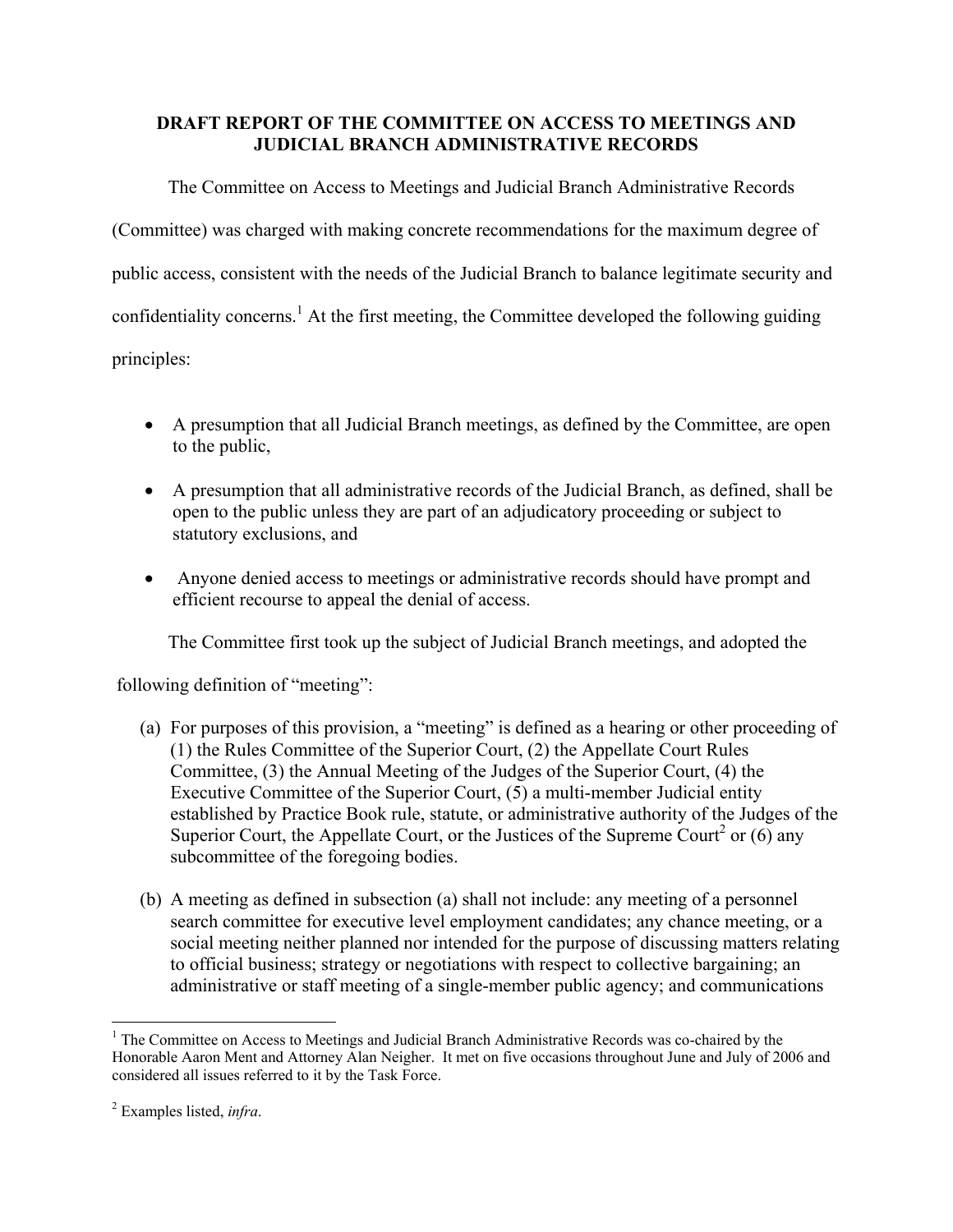Draft Report Committee on Access to Administrative Records and Meetings Page 2 of 5

> limited to notice of meeting of any public agency or the agendas thereof. A quorum of the members of a committee included within the definition of a meeting in subsection (a) who are present at any event other than a meeting of the committee of which they are a member shall not be deemed to be at a meeting of that committee provided that no discussion of official business related to their committee occurs.

(c) Except as otherwise provided by statute or Practice Book rule, any meeting as defined in subsection (a) shall be open to the public. Notice of the time and place of such a meeting, as well as a copy of the agenda for such a meeting, shall be posted on the Judicial Branch Internet website at least 48 hours in advance of the meeting.

Applying this definition, the Committee then cited examples of committees that would be

open to the public:

• Advisory Committee to Judicial Department Concerning Parenting Education Programs, Annual Meeting of the Judges, Appellate Court Rules Committee, Bar Examining Committee, Board of Examiners for Court Reporters, the Civil Commission, the Criminal Division Task Force, the Code of Evidence Oversight Committee, the E-Filing Judges' Advisory Committee, the Executive Committee, the Law Library Advisory Committee, the Legal Internship Committee, the Legal Specialization Screening Committee, the State Advisory Council to the Office of Victim Services, and the Superior Court Rules Committee.

The Committee further concluded that meetings or committees concerning the education

and training of judges, such as the Judges' Institute, judges' education seminars, the Education Committee, and the Criminal and Civil Jury Instruction Committees, should not be open to the

public.

While stressing the need for a maximum degree of openness, the Committee also recognized that there may be occasions when, due to the sensitive nature of the discussion, it would be appropriate for the meeting to continue in closed session. To this end, the Committee adopted the following definition of "closed session":

(a) Upon motion and a two-thirds vote of the members present and voting at a meeting, the members may go into closed session (1) for any purpose permitted by the Freedom of Information Act, or (2) if a public session would have a deleterious impact on debate or the receipt of information and thereby substantially impede the ability of the committee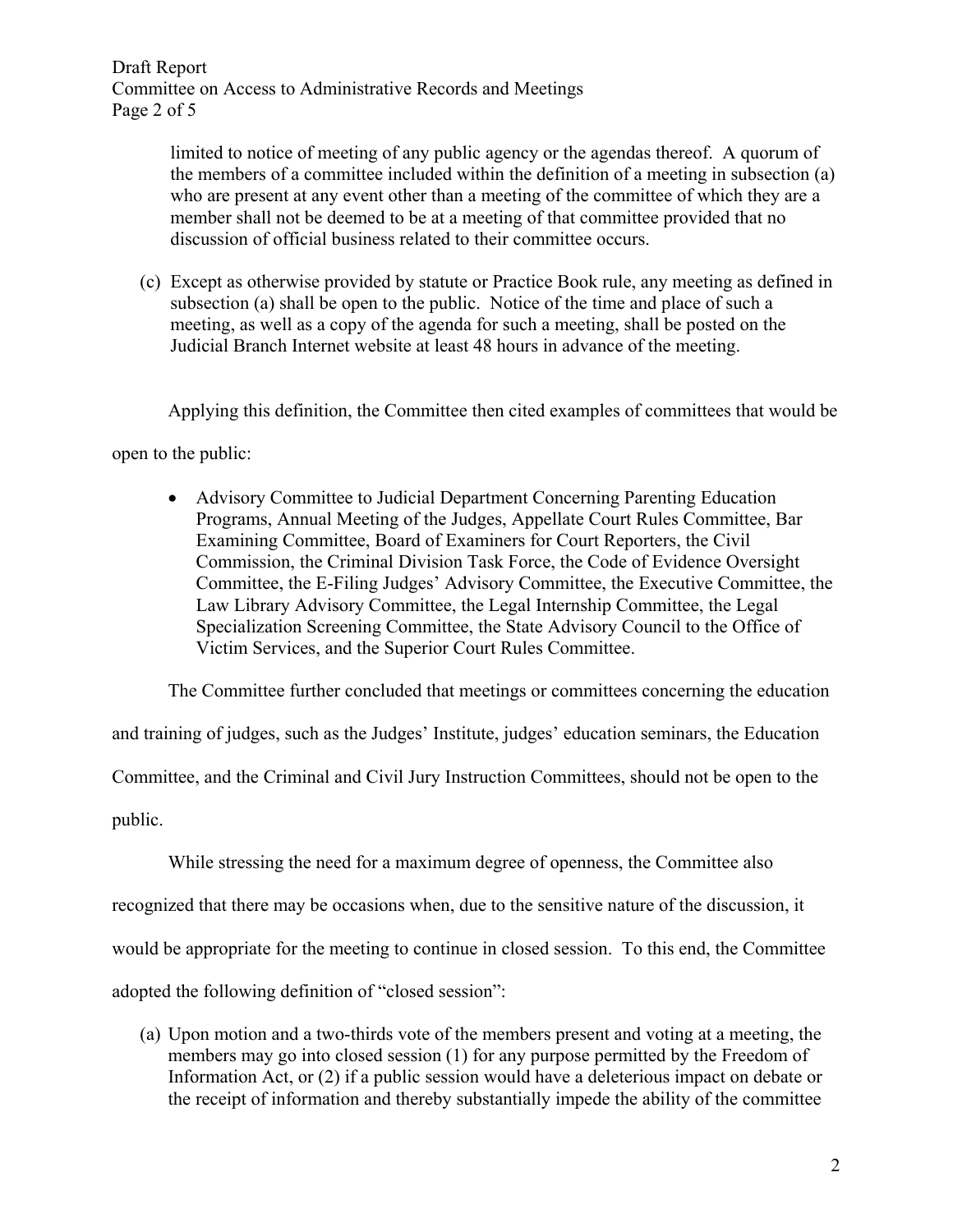Draft Report Committee on Access to Administrative Records and Meetings Page 3 of 5

> or entity to perform its duties. Any motion to go into closed session shall specify the permissible purpose, in accordance with the Freedom of Information Act, for the closed session, or the reason a public session would have a deleterious impact on debate or the receipt of information. The closed session should continue only so long as needed to serve those purposes.

- (b) No vote shall be taken at a closed session except as permitted pursuant to the Freedom of Information Act.
- (c) Examples of a public session that may have a deleterious impact on debate or receipt of information include, but are not limited to, situations where: (1) the information sought to be disclosed would invade "personal privacy" as that term has been construed in C.G.S. § 1-210(b), (2) disclosure or discussion of information would be likely to give a party to pending or impending litigation a procedural or tactical advantage, or (3) the members determine that their need for information is obtainable only on a promise of confidentiality and outweighs the public's interest in attending the portion of the meeting at which the confidential information will be received or debated.

Recognizing that many committee meetings take place in Judicial Branch courthouses,

the Committee also felt it was appropriate to seek a rule change specifically permitting electronic

or photographic access to meetings. The Committee recommends:

- Practice Book  $\S$  1-10 be amended to permit access to all broadcasting, televising, recording, or photographing of Judicial Branch meetings that are open to the public and scheduled in court facilities. The Committee recommends that a marshal escort all members of the media attending a meeting with equipment for the purposes of broadcasting, televising, recording, or photographing a meeting to and from the meeting location. A committee shall notify the administrative judge of the judicial district in which the court facility is located anytime a meeting is scheduled.
- Practice Book § 70-9 be amended to permit access to all broadcasting, televising, recording, or photographing of Judicial Branch meetings that are open to the public and scheduled in appellate court facilities. The Committee recommends that a marshal escort all members of the media attending a meeting with equipment for the purposes of broadcasting, televising, recording, or photographing a meeting to and from the meeting.

In regard to administrative records held by the Judicial Branch, the Committee agreed

that all such records are open to the public, unless there is a specific statutory provision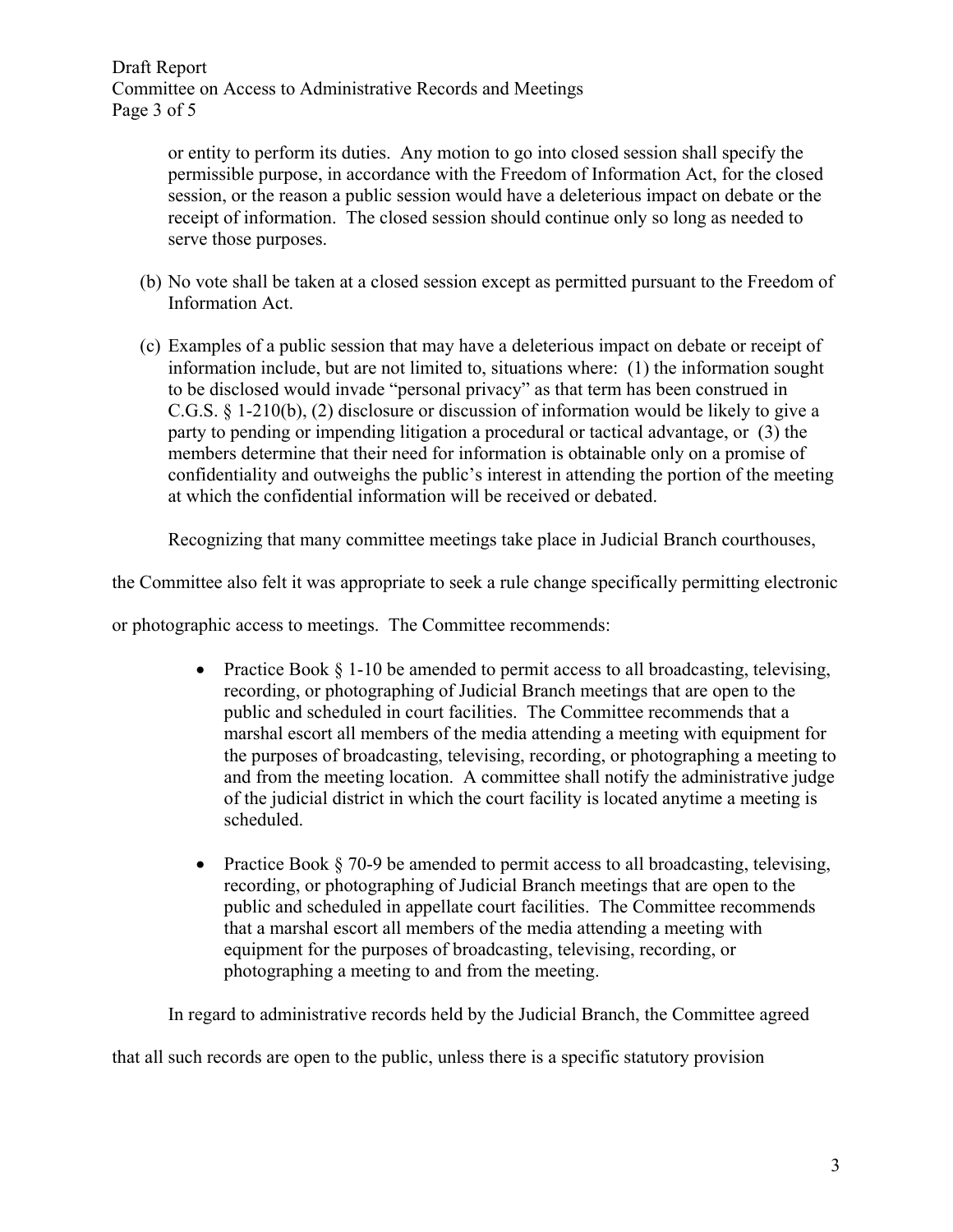Draft Report Committee on Access to Administrative Records and Meetings Page 4 of 5

providing otherwise or an exemption noted below. The Committee then adopted the following

definition:

- "Administrative Record" includes the following information maintained by the Judicial Branch (which, for purposes of this definition shall include any of its departments, offices, committees or panels) pertaining to the administration of the Judicial Branch with respect to, *inter alia*, its budget, personnel, facilities and physical operations which is not associated with any particular case and includes:
	- 1) Summaries, indices, minutes and official records of any meeting of the Judicial Branch, and
	- 2) Information maintained or stored by the Judicial Branch, not otherwise exempted, in all paper and electronic platforms and formats.

The Committee specifically reviewed three types of records pertaining exclusively to

judges: judges' attendance records, performance evaluation records, and complaints received by

the Judicial Branch regarding a particular judge. On the first two issues, the Committee took the

following action:

- Confirmed that attendance records of judges are open to the public, and
- Recommended that the statute governing access to Judicial Performance Evaluation records – currently available to members of the General Assembly's Judiciary Committee and to members of the Judicial Selection Commission – not be amended.

On the third issue – complaints received by the Judicial Branch regarding a particular

judge – the Committee made the following recommendations:

• All complaints received by the Office of the Chief Court Administrator regarding the conduct of a judge shall be reviewed by the Chief Court Administrator to determine if there is reason to believe that the allegations warrant further investigation by the Judicial Review Council. If the allegations so warrant, the complaint shall be forwarded to the Judicial Review Council, and shall thereafter be governed by the statutes governing such complaints.